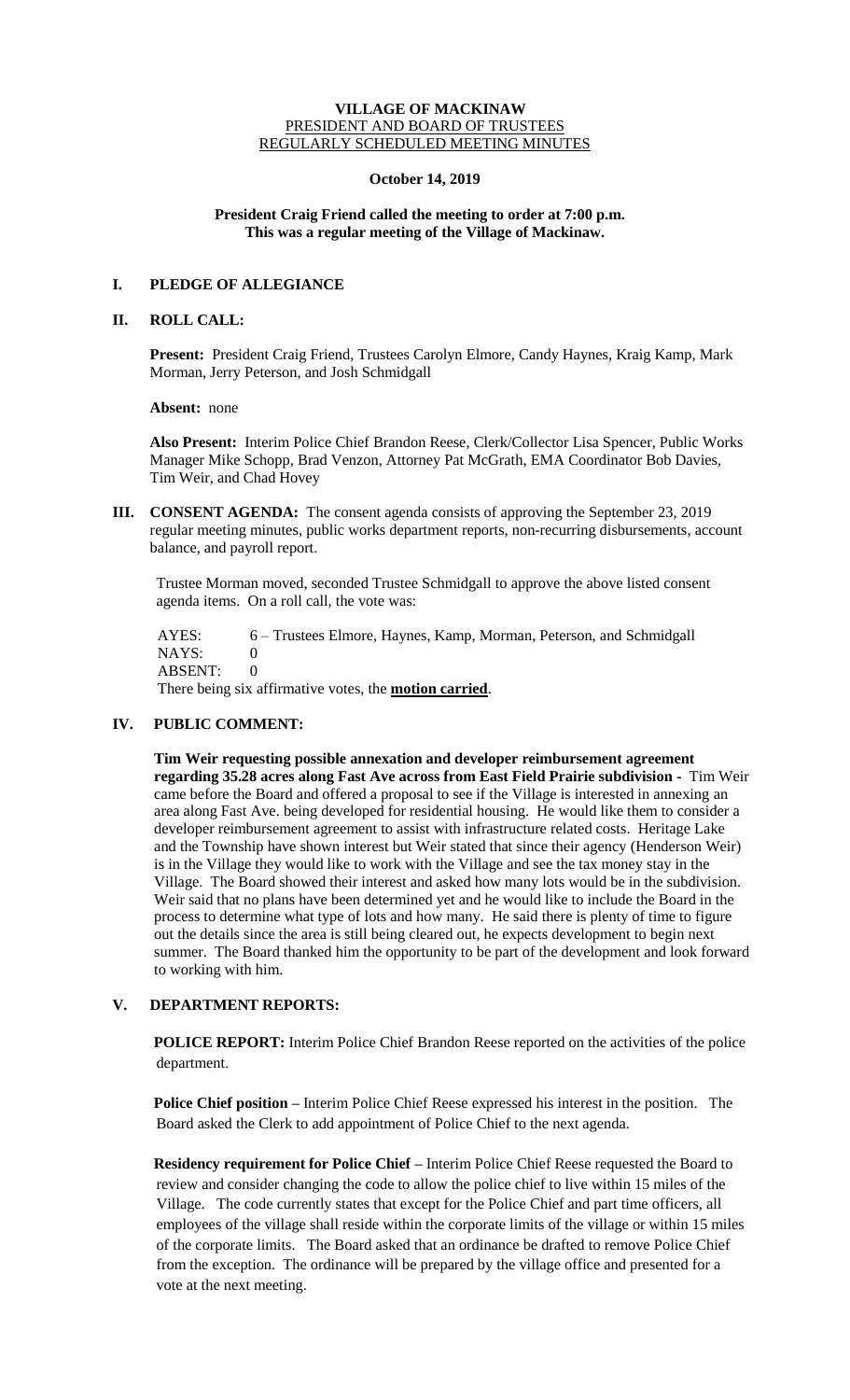**Purchase of gun safety racks for department vehicles –** Reese requested the Board to consider purchasing gun safety racks for the department vehicles. The rack is an overhead design and is easy to remove while driving. The units come with a built in 8 second timer and emergency key override for each one. The cost for the rack and installation is \$1086.00 per unit. Reese stated that the department received a \$500 grant and is waiting on results on some other grant application. The Board asked him to wait and see if more grant money is received before proceeding with the vote.

**EMA COORDINATOR'S REPORT:** EMA Coordinator Bob Davies reviewed his department report with the Board.

**Increase call out fees -** EMA Coordinator Bob Davies came before the Board to request an increase in call out fees for his department. He said it has been roughly ten years since an increase has been done. The discussion was made that some call outs require more money for gas to keep their vehicle running than they receive in call out fees.

Trustee Morman moved, seconded by Trustee Kamp to increase call out fees from \$12 to \$20 per call out. On a roll call, the vote was:

AYES: 6 – Trustees Elmore, Haynes, Kamp, Morman, Peterson, and Schmidgall NAYS: 0 ABSENT: 0 There being six affirmative votes, the **motion carried**

**PUBLIC WORKS REPORT:** Public Works Manager Schopp reported on the activities of the department. Hydrant flushing is complete in town and Heritage Lake. Sidewalk project on Monroe St is complete. Hot patching of excavated areas on Franklin St. is complete.

**Trailer park lift station solids basket and wench –** Schopp previously spoke to the Board regarding the lift station pump having to be pulled due to non-flushable debris stopping the pump. A letter has been sent out regarding items no suitable for the sewer system but the problem is still happening. Schopp received a quote of \$5200 from GA Rich and Sons for a solids collection basket and wench which will make removing debris much easier.

Trustee Morman moved, seconded by Trustee Elmore to authorize the purchase a solids collection basket and wench for the lift station located at the trailer park from GA Rich and Sons at a cost of \$5200. On a roll call, the vote was:

AYES: 6 – Trustees Elmore, Haynes, Kamp, Morman, Peterson, and Schmidgall NAYS: 0 ABSENT: 0 There being six affirmative votes, the **motion carried**

**N. Orchard Street utility relocation project contracts –** Public Works Manger Schopp updated the Board on a sink hole that occurred due to the collapse of storm drain on N. Orchard St. The sink hole has been filled but after being reviewed by the engineers it was determined that the best course of action would be to reroute the storm drain which will result in an easement agreement needing to be made with the property owner of 208 N. Orchard St. A survey is currently being done to start the process of an easement agreement. The Board discussed the addition of adding to the agreement reimbursement for damage caused by the sink hole on the property.

Trustee Elmore moved, seconded by Trustee Morman to authorize Attorney Pat McGrath to prepare a dedication of easement agreement between the Village and Charles and Rachel Huff of 208 N. Orchard St. On a roll call, the vote was:

AYES: 6 – Trustees Elmore, Haynes, Kamp, Morman, Peterson, and Schmidgall  $NAYS: 0$ ABSENT: 0 There being six affirmative votes, the **motion carried**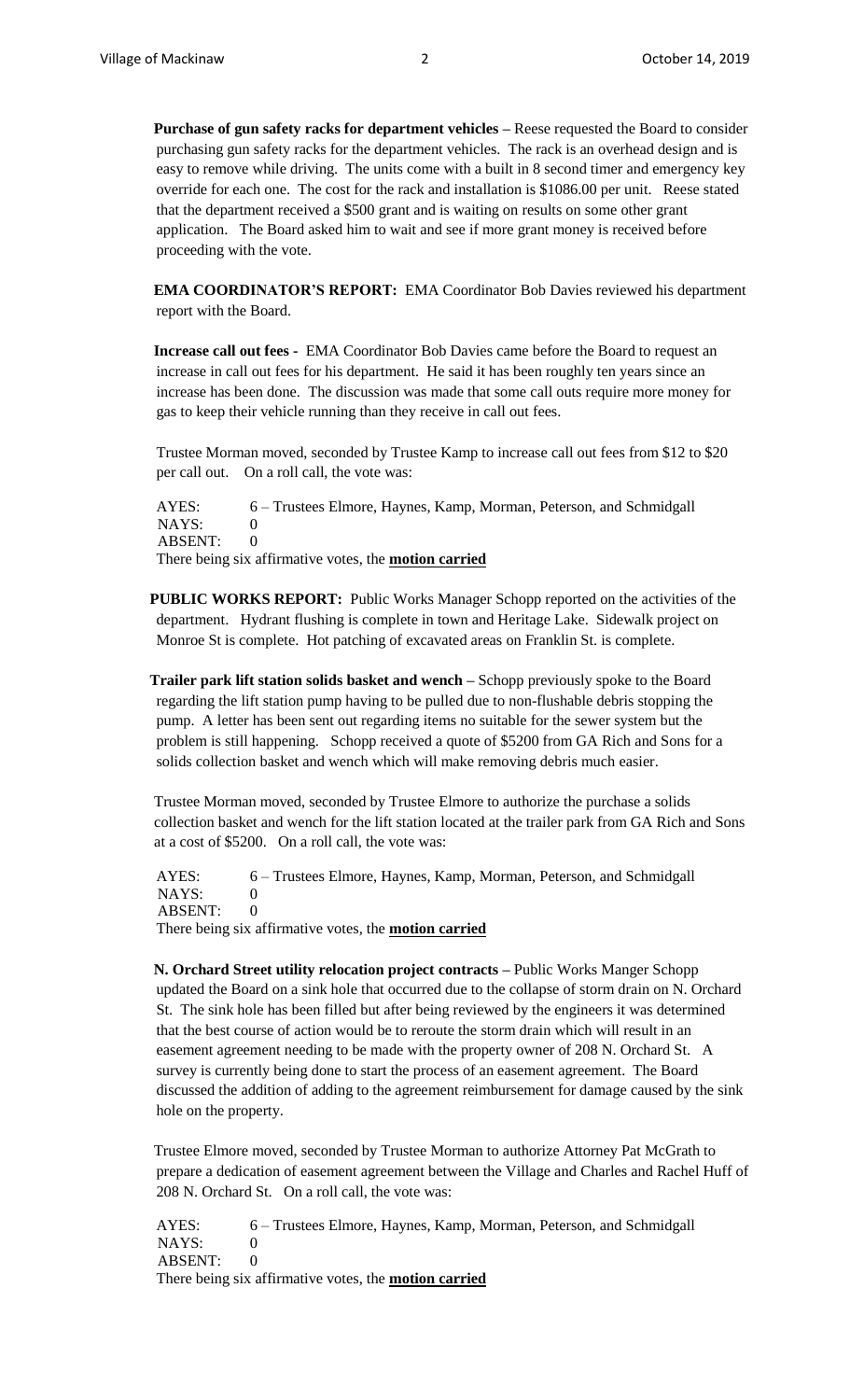### **VI. TREASURER'S REPORT:**

**Non-Recurring Bills -** Trustee Morman moved, seconded Trustee Peterson to approve the nonrecurring bills. On a roll call, the vote was:

AYES: 6 – Trustees Elmore, Haynes, Kamp, Morman, Peterson, and Schmidgall NAYS: 0 ABSENT: 0 There being six affirmative votes, the **motion carried**.

### **VII. PRESIDENT'S REPORT:**

**2020 intergovernmental agreement with Tazewell County for animal and rabies control –** Trustee Morman moved, seconded by Trustee Elmore to enter into an intergovernmental agreement with Tazewell County for animal and rabies control services for 2020 at a cost of \$139.50 per month. On a roll call, the vote was:

AYES: 6 – Trustees Elmore, Haynes, Kamp, Morman, Peterson, and Schmidgall NAYS: 0 ABSENT: 0 There being six affirmative votes, the **motion carried**.

**Resolution #19-05 regarding the release of closed session minutes –** Trustee Elmore moved, seconded by Trustee Haynes to adopt resolution #19-05 regarding the release of closed session minutes. Currently the Board chose that all closed session minutes stay closed. On a roll call, the vote was:

AYES: 6 – Trustees Elmore, Haynes, Kamp, Morman, Peterson, and Schmidgall NAYS: 0 ABSENT: 0 There being six affirmative votes, the **motion carried**.

**Review economic development loan program and determine if changes to the requirements are needed –** This item was tabled.

# **VI. LOCAL LIQUOR CONTROL COMMISSIONER'S REPORT:** none

#### **VIII. TRUSTEES' REPORT:**

**Purchase of basketball hoops for community basketball court located at Westwood Park –** Trustees Morman and Schmidgall reviewed quotes for basketball hoops to be installed at Westwood Park. The Board decided that the gooseneck pole would be better for the location. Bison Inc. quoted a package for a pair of 48" heavy duty backboards and poles for \$3000 shipped.

Trustee Morman moved, seconded by Trustee Haynes to authorize the purchase of a pair of 48" heavy duty backboards and gooseneck poles at a cost not to exceed \$3500 for the community basketball court in Westwood Park. On a roll call, the vote was:

AYES: 6 – Trustees Elmore, Haynes, Kamp, Morman, Peterson, and Schmidgall NAYS: 0 ABSENT: 0 There being six affirmative votes, the **motion carried**.

**Place 305 E. Franklin St. for sale –** This item was tabled.

**Appraisal for 102 E. Madison St. –** This item was tabled.

#### **IX. ATTORNEY'S REPORT:** none

#### **X. NEW BUSINESS:**

**Deer Creek police department request for a department partnership –** After further discussion the Board has decided that at this point in time they are not interested in a department partnership. President Friend stated that he would contact Deer Creek and tell them that there is no need to schedule a meeting between the Village's police committees to discuss the proposal.